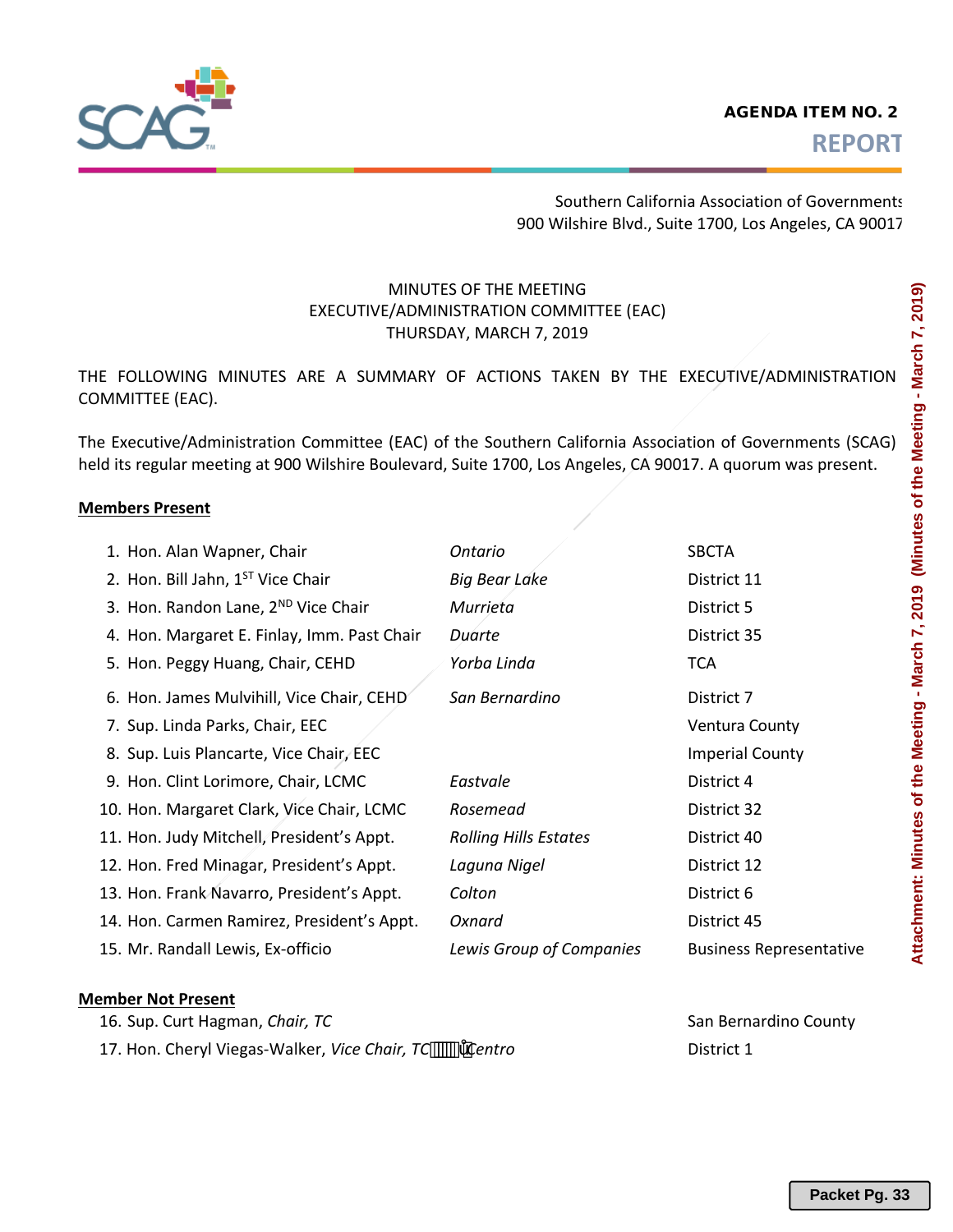## **Staff Present**

Darin Chidsey, Interim Executive Director Frank J. Lizarraga, Jr., General Counsel Joann Africa, Chief Counsel Kome Ajise, Director of Planning Julie Loats, Chief Information Officer Art Yoon, Director of Policy and Public Affairs

Tess Rey-Chaput, Office of Regional Council Support Vicki Hahn, Office of Regional Council Support

#### **CALL TO ORDER AND PLEDGE OF ALLEGIANCE**

The Honorable Alan D. Wapner called the meeting to order at 9:03 a.m. The Honorable Fred Minagar was called upon to lead the Pledge of Allegiance.

Board

#### **PUBLIC COMMENT PERIOD**

There was no public comment speaker.

#### **REVIEW AND PRIORITIZE AGENDA ITEMS**

There was no prioritization of agenda items.

#### **ACTION / DISCUSSION ITEM**

1. Approval of the Fiscal Year 2019-20 Draft Comprehensive Budget

President Wapner introduced the item and invited Darin Chidsey, Interim Executive Director to provide background information.

Mr. Chidsey informed the Executive/Administration Committee the action before them is to approve the release of the Fiscal Year (FY) 2019-20 Draft Comprehensive Budget. Approval of this action would authorize the release of the Draft Overall Work Program (OWP) for review, and send the General Fund Budget and Membership Assessment to the General Assembly to initiate a 30-day public comment period.

The total budget is \$89.1 million. Over the past few years SCAG has not spent all the federal resources received through the Department of Transportation (DOT), Federal Highway Administration (FHWA) and Federal Transit Administration (FTA). SCAG has been extremely ambitious with the programs they are working to achieve, and there have been occasions when the year ends the project is incomplete, and the funds for these projects are carried over. All of these funds have been programmed into the Fiscal Year 2019-20 Budget, and SCAG is working toward organizational improvements to meet the requirements to meet all the goals outlined in the Budget.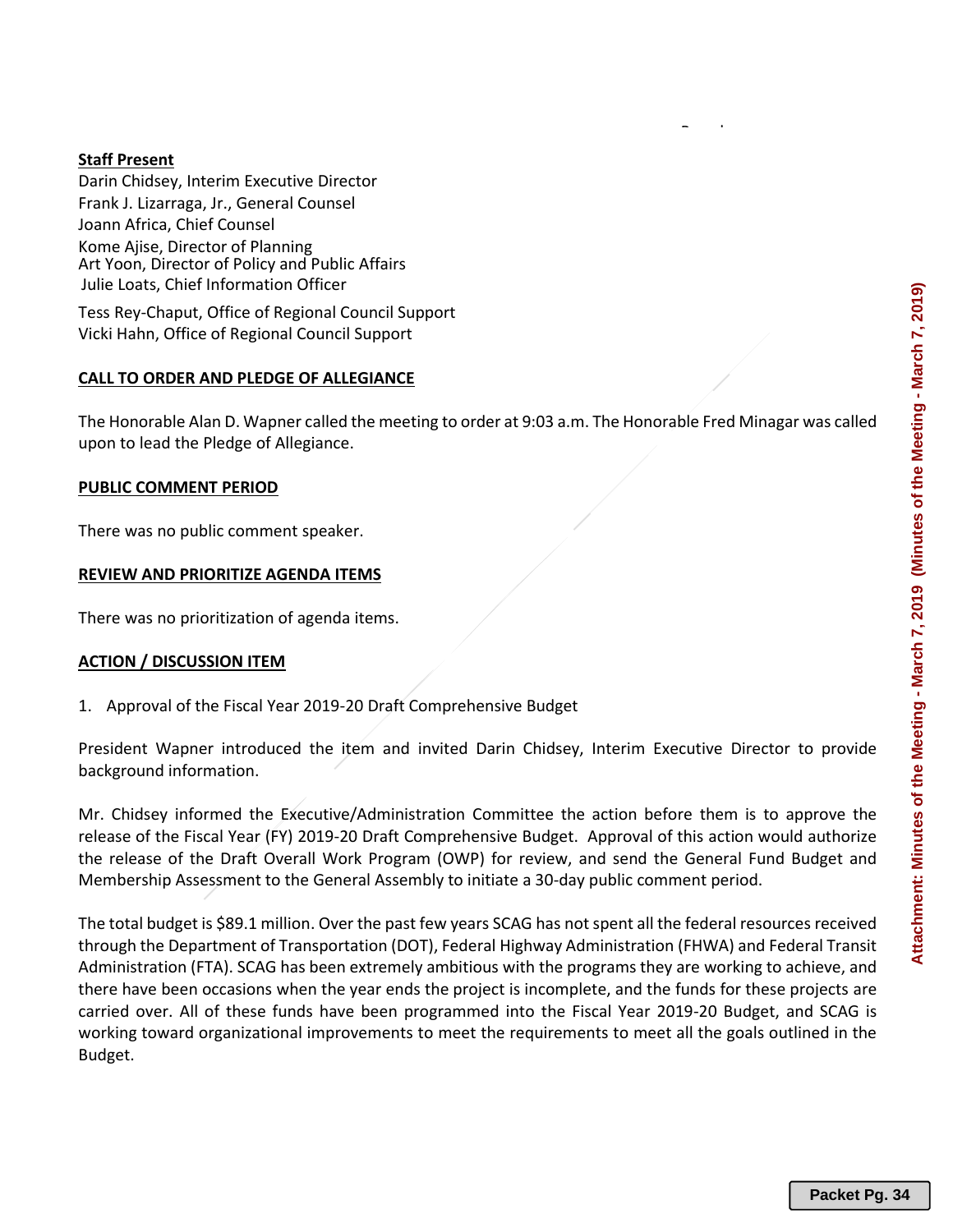To assist with these efforts, ten (10) new positions have been approved throughout the agency. Each of these proposed positions are critical to ensuring that SCAG is carrying forward the Strategic Plan goals that have been adopted by the Regional Council, and included in the Budget for Fiscal Year 2019-20.

Mr. Chidsey also cited that the Regional Housing Needs Assessment (RHNA) is funded as part of the Fiscal Year 2019-20 Budget. As discussed previously, RHNA is an ineligible expense under any of SCAG's existing grants. Any funds that go directly to housing planning as part of the RHNA come from SCAG's General Fund, that is solely generated from member dues. Upon request, Mr. Chidsey provided an update on how SCAG is working to ensure there is funding for the RHNA work.

A MOTION was made (Navarro) to approve the Fiscal Year 2019-20 Draft Comprehensive Budget. Motion was SECONDED (Finlay) and passed by the following votes:

- **AYE/S:** Wapner, Jahn, Lane, Finlay, Huang, Mulvihill, Parks, Plancarte, Lorimore, Clark, Minagar, Mitchell, Navarro (13).
- **NOE/S:** None (0).
- **ABSTAIN:** None (0).

# **CONSENT CALENDAR**

#### **Approval Items**

- 2. Minutes of the Special Meeting February 7, 2019
- 3. Contract amendment that exceeds \$75,000: Contract No. 12-019-C1, Monthly Managed Information **Technology**
- 4. Contracts \$200,000 or Greater: Contract 19-020-C01, Greater El Monte/Baldwin Park Bike Friendly
- 5. Contracts \$200,000 or Greater: Contract 19-019-C01, Multimodal Regional Corridor Plan for Arrow Highway
- 6. AB 185 (Grayson, Cervantes) California Transportation Commission: Joint Meetings
- 7. SB 168 (Wieckowski) Climate change: Chief Officer of Climate Adaptation and Resilience

#### **Receive and File**

- 8. SCAG Sustainable Communities Program
- 9. March State and Federal Legislative Monthly Update
- 10. Purchase Orders more than \$5,000 but less than \$200,000; Contracts more than \$25,000 but less than \$75,000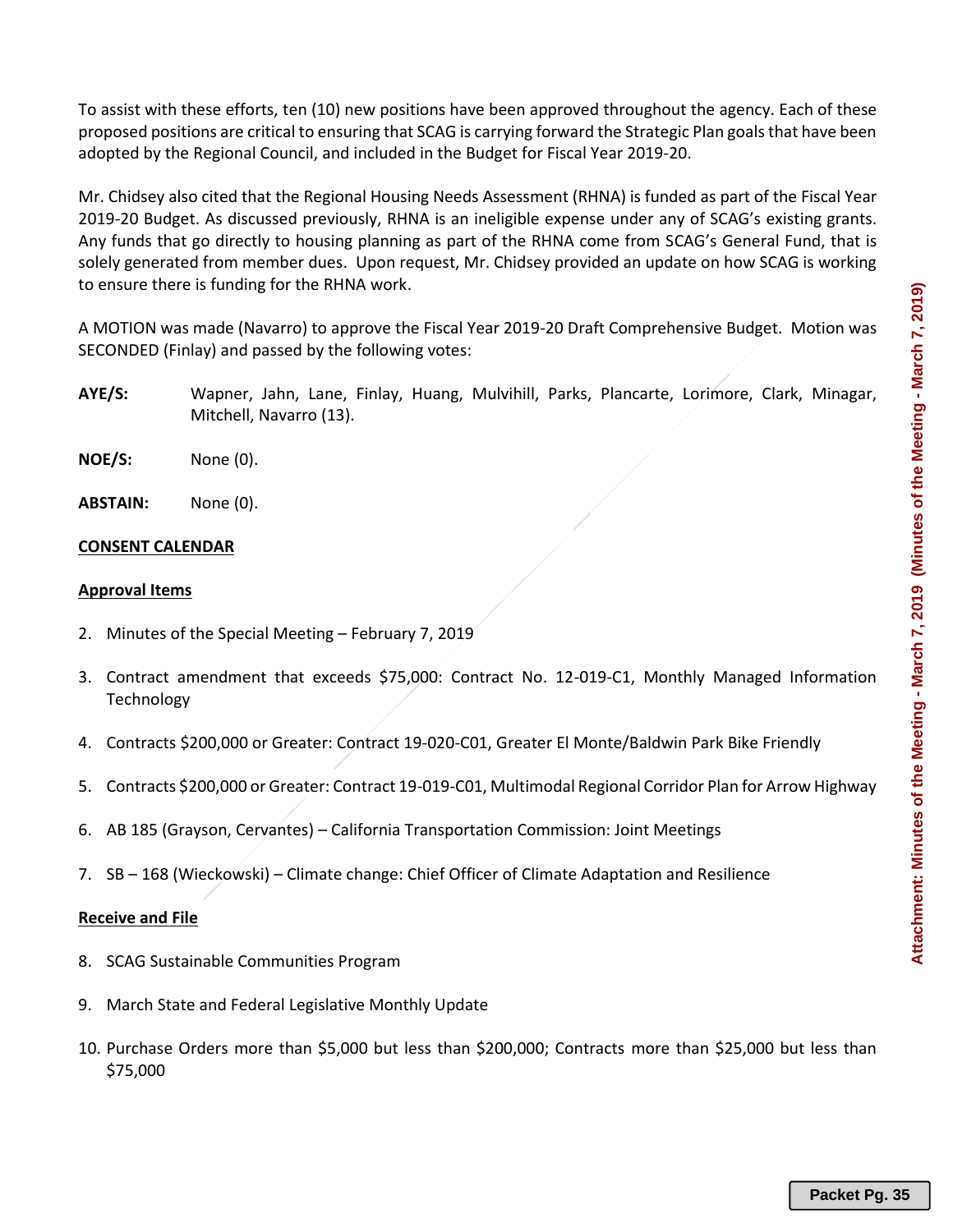A MOTION was made (Mulvihill) to approve the Consent Calendar items 2-7 with one correction, showing RC Member Minagar as present, and Receive and File items 8-10. Motion was SECONDED (Lane) and passed by the following votes:

- **AYE/S:** Wapner, Jahn, Lane, Finlay, Huang, Mulvihill, Parks, Plancarte, Lorimore, Clark, Minagar, Mitchell, Navarro (13).
- **NOE/S:** None (0).
- **ABSTAIN:** None (0).

#### **PRESIDENT'S REPORT**

President Wapner announced the day's meeting schedule. Following the Executive/Administration Committee meeting a Joint Policy Committee was scheduled from 9:30 – 10:30 am, with a panel addressing the next steps for Connect SoCal to provide context for emerging regional issues. Following the Joint Policy Committee Meeting, the Policy Committees were scheduled to breakout into their individual meetings and continue the discussion from the Joint Policy Committee. The Regional Council meeting was scheduled to convene at 12:15 pm.

#### **EXECUTIVE DIRECTOR'S REPORT**

Interim Executive Director Chidsey advised he would defer his report to Regional Council.

#### **FUTURE AGENDA ITEM/S**

None

#### **ANNOUNCEMENT/S**

None

### **ADJOURNMENT**

There being no further business, Chair Wapner adjourned the meeting at 9:13 am.

Respectfully Submitted: Vicki Hahn, Deputy Clerk of the Board